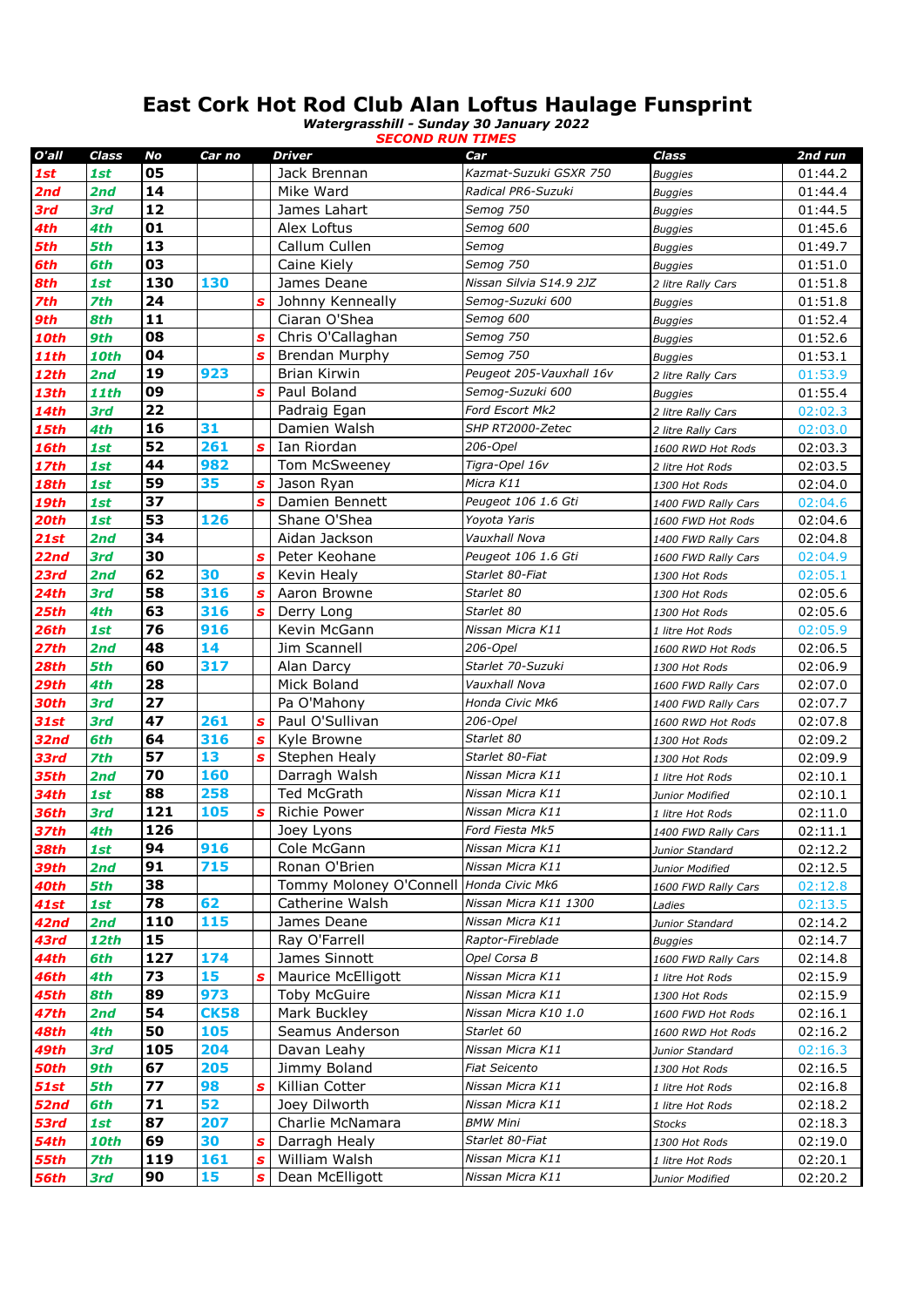## **East Cork Hot Rod Club Alan Loftus Haulage Funsprint**

*Watergrasshill - Sunday 30 January 2022 SECOND RUN TIMES*

| O'all       | Class       | No        | Car no             |              | Driver                | Car                                  | Class               | 2nd run    |
|-------------|-------------|-----------|--------------------|--------------|-----------------------|--------------------------------------|---------------------|------------|
| <b>57th</b> | 4th         | 99        | 128                |              | Tommy Cronin          | Nissan Micra K11                     | Junior Standard     | 02:20.4    |
| 58th        | 5th         | 103       | 158                |              | Aaron Kenneally       | Nissan Micra K11                     | Junior Standard     | 02:20.4    |
| 59th        | 8th         | 74        | 98                 | S            | TJ Cotter             | Nissan Micra K11                     | 1 litre Hot Rods    | 02:20.6    |
| 60th        | 5th         | 21        |                    |              | Conor Falvey          | Nissan Silvia S15 2JZ                | 2 litre Rally Cars  | 02:20.9    |
| 61st        | 4th         | 107       | 15                 |              | Nathan Graham         | Nissan Micra K11                     | Junior Modified     | 02:21.4    |
| 62nd        | 2nd         | 79        |                    |              | Jenna Morahan         | Nissan Sunny                         | Ladies              | 02:21.6    |
| 64th        | 9th         | 72        | 8                  |              | Nicky O'Leary         | Nissan Micra K10                     | 1 litre Hot Rods    | 02:22.1    |
| 63rd        | 6th         | 96        | 443                |              | Luke Buttimer         | Nissan Micra K11                     | Junior Standard     | 02:22.1    |
| 65th        | <b>7th</b>  | 114       | 252                | S            | Harry Ellis           | Nissan Micra K11                     | Junior Standard     | 02:22.4    |
| 66th        | 8th         | 120       | 384                |              | Tomas White           | Nissan Micra K11                     | Junior Standard     | 02:22.5    |
| <b>68th</b> | 5th         | 92        | <b>CW18</b>        |              | Nik Gribouska         | Bennett-Opel                         | Junior Modified     | 02:23.4    |
| 67th        | 9th         | 108       | 531                |              | Ger Hartigan          | Nissan Micra K11                     | Junior Standard     | 02:23.4    |
| 69th        | <b>10th</b> | 95        | 48                 |              | Mark Ryan             | Nissan Micra K11                     | Junior Standard     | 02:23.6    |
| 70th        | <b>11th</b> | 100       | 30                 |              | Aoife Healy           | Nissan Micra K11                     | Junior Standard     | 02:23.9    |
| <b>71st</b> | 1st         | 26        |                    | S            | Evan Mulcahy          | Ford Fiesta Mk4 RWD                  | 1600 RWD Rally Cars | 02:24.4    |
| 72nd        | <b>12th</b> | 112       | 252                | $\mathbf{s}$ | Daniel Fitzgerald     | Nissan Micra K11                     | Junior Standard     | 02:25.0    |
| 73rd        | 2nd         | 85        | 152                |              | Joe Dilworth          | Ford Focus 1600                      | <b>Stocks</b>       | 02:25.7    |
| 74th        | <b>13th</b> | 111       | 225                |              | Conor Burke           | Nissan Micra K11                     | Junior Standard     | 02:26.5    |
| 75th        | 3rd         | 83        | 122                |              | Chloe Anderson        | Toyota Starlet 70                    | Ladies              | 02:27.6    |
| 76th        | 5th         | 123       |                    | S            | <b>Ricky Mullane</b>  | Vauxhall Nova                        | 1400 FWD Rally Cars | 02:28.0    |
| 77th        | <b>14th</b> | 124       | 53                 |              | Dean Deasy            | Nissan Micra K11                     | Junior Standard     | 02:28.1    |
| 78th        | <b>15th</b> | 97        | 525                |              | Luke O'Connell        | Nissan Micra K11                     | Junior Standard     | 02:28.3    |
| 79th        | <b>16th</b> | 116       | 212                |              | <b>Emily Sisk</b>     | Nissan Micra K11                     | Junior Standard     | 02:28.5    |
| 80th        | 4th         | 82        | 65                 |              | Teresa Boland         | Ford Fiesta Mk5                      | Ladies              | 02:28.8    |
| <b>81st</b> | <b>7th</b>  | 43        |                    | S            | Kenith Fuller         | Peugeot 205 Gti                      | 1600 FWD Rally Cars | 02:29.6    |
| 82nd        | <b>17th</b> | 113       | 150                |              | Jack Roche            | Nissan Micra K11 4 dr                | Junior Standard     | 02:30.2    |
| 83rd        | 2nd         | 23        |                    | S            | Owen Mulcahy          | Ford Fiesta Mk4 RWD                  | 1600 RWD Rally Cars | 02:30.8    |
| 84th        | 5th         | 49        | 261                | S            | Johnny Milworth       | 206-Opel                             | 1600 RWD Hot Rods   | 02:31.5    |
| 85th        | 6th         | 101       | 181                |              | Adam Corbett          | Nissan Micra K11                     | Junior Modified     | 02:31.6    |
| 86th        | 3rd         | 104       | 967                |              | Callum O'Shea         | Mazda 323F                           | <b>Stocks</b>       | 02:32.9    |
| 87th        | 6th         | 20        |                    |              | Henry Jennings        | Vauxhall Nova                        | 1400 FWD Rally Cars | 02:36.8    |
| <b>88th</b> | <b>18th</b> | 117       | 33                 |              | Sean Ryan             | Nissan Micra K11                     | Junior Standard     | 02:39.4    |
| 89th        | <b>19th</b> | 109       | 921                |              | James Corbett         | Nissan Micra K11                     | Junior Standard     | 02:41.8    |
| 90th        | 7th         | 32        |                    | S            | Evan Crowley          | Vauxhall Nova                        | 1400 FWD Rally Cars | 02:42.6    |
| <b>91st</b> | <b>11th</b> | 61        | 398                |              | Jamie Scannell        | Starlet 80                           | 1300 Hot Rods       | 02:44.7    |
| 92nd        | 8th         | 40        |                    | S            | Pat Casey             | Peugeot 205 Gti                      | 1600 FWD Rally Cars | 02:48.6    |
| 93rd        | <b>12th</b> | 66        | 13                 | S            | Conor Harty           | Starlet 80-Fiat                      | 1300 Hot Rods       | 02:50.2    |
| <b>94th</b> | 6th         | 122       | 261                | $\mathbf{s}$ | Austin Fitzgerald     | 206-Opel                             | 1600 RWD Hot Rods   | No time    |
| 95th        | 13th        | 84        | 35                 | s            | Ross Ryan             | Micra K11                            | 1300 Hot Rods       | No time    |
| <b>96th</b> | 9th         | 80        |                    |              | Patrick Croke         | Citroen C2 R2                        | 1600 FWD Rally Cars | No time    |
| <b>97th</b> | <b>20th</b> | 42        | 116                |              | Daryl Deane           | Nissan Micra K11                     | Junior Standard     | No time    |
| <b>98th</b> | <b>10th</b> | 75        | 105                | S            | Killian Swyane        | Nissan Micra K11                     | 1 litre Hot Rods    | <b>DNF</b> |
| <b>99th</b> | 21st        | 93        | 616                |              | Ronan Sisk            | Nissan Micra K11                     | Junior Standard     | <b>DNF</b> |
| 100th       | 22nd        | 115       | 155                |              | <b>Brian Scannell</b> | Nissan Micra K11                     | Junior Standard     | DNF        |
| 101st       | <b>14th</b> | 106<br>51 | 207<br>12          |              | Mick Boland           | Starlet 70<br>Toyota Starlet 90 1300 | 1300 Hot Rods       | <b>DNF</b> |
| 102nd       | 5th         |           |                    |              | Elaine Kirwin         |                                      | Ladies              | <b>DNF</b> |
| 103rd       | 6th         | 102       | 59                 |              | Nathanya Houlihan     | Nissan Micra K11<br>Nissan Micra K11 | Ladies              | <b>DNF</b> |
| 104th       | 11th        | 56<br>98  | 416                |              | Shane Hickey          | Nissan Micra K11                     | 1 litre Hot Rods    | <b>DNS</b> |
| 105th       | 12th        |           | 161                | S            | Cian Walsh            | Corsa-Zetec                          | 1 litre Hot Rods    | <b>DNS</b> |
| 106th       | 2nd         | 18<br>46  | 470                |              | Luke O'Donovan        | Semog 750                            | 2 litre Hot Rods    | <b>DNS</b> |
| 107th       | <b>13th</b> | 06        |                    | S            | Conor Shanahan        |                                      | <b>Buggies</b>      | <b>DNS</b> |
| 108th       | <b>7th</b>  |           | <b>MA24</b><br>126 |              | Darragh Kenny         | Berrisford-Opel                      | Junior Modified     | <b>DNS</b> |
| 109th       | 23rd        | 65        |                    |              | Sherise O'Shea        | Nissan Micra K11                     | Junior Standard     | <b>DNS</b> |

*s = shared car*